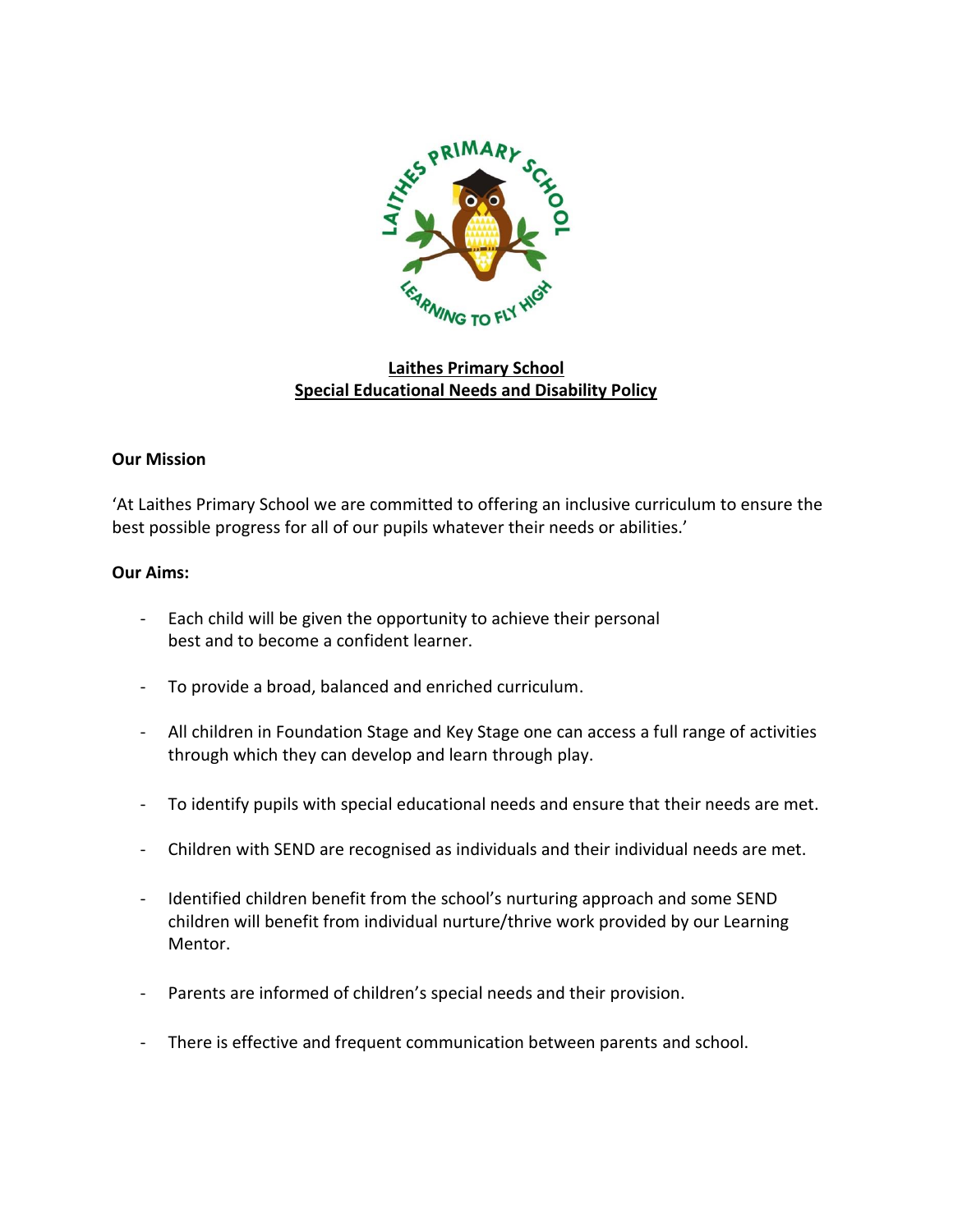- Parents are fully informed about decisions for their child and will be involved in decisions about their learning.
- All staff are fully informed about all the ways we provide for children with special needs.
- We promote effective partnership and involvement with outside agencies when appropriate.

The named Special Educational Needs Co-ordinator (SENDCo) is Mrs. Hayley Gunn.

Laithes Primary has agreed with the LA admissions criteria in accordance with the Disability Discrimination Act which do not discriminate against pupils with SEN or disabilities, and its admissions policy has due regard for the guidance in the Code of Practise.

Parents or carers seeking the admission of a pupil with mobility difficulties are advised to approach the school well in advance so that consultations can take place.

The school complies with section 69 of the Children and Families Act 2014, including:

o the arrangements for the admission of disabled pupils

o the steps you have taken to prevent disabled pupils from being treated less favourably than other pupils

o the facilities you provide to help disabled pupils to access the school

School work very closely with the LA to make sure that the admissions of children with any SEND need is carried out smoothly. The children are invited to a walk around the school, a consultation and a question and answering meeting. We will offer a transition package which is best suited to the child and we make sure that every child feels comfortable and at ease when coming to school. We have an accessibility plan to make sure that any child with any particular disability is included in our planning e.g. food to be prepared differently or illuminous markers to be placed on the steps.

# **The role of the Special Educational Needs Co-ordinator (SENCo).**

The SENDCo, Mrs. Hayley Gunn, is responsible for co-ordinating provision in collaboration with class teachers, teaching assistants, Learning Mentor, Parent Support Advisor (PSA) and the Governors. Teaching assistants under the guidance of the SENDCo and class teachers, provide support for pupils with SEN in small groups or on a one to one basis, to meet the specific needs as detailed in their Support plan. Pupils with more complex needs will have additional provision allocated determined on individual needs.

The SENDCo and teaching staff seeks to develop effective ways of overcoming barriers to learning and sustaining effective teaching through analysis and assessment of children's needs,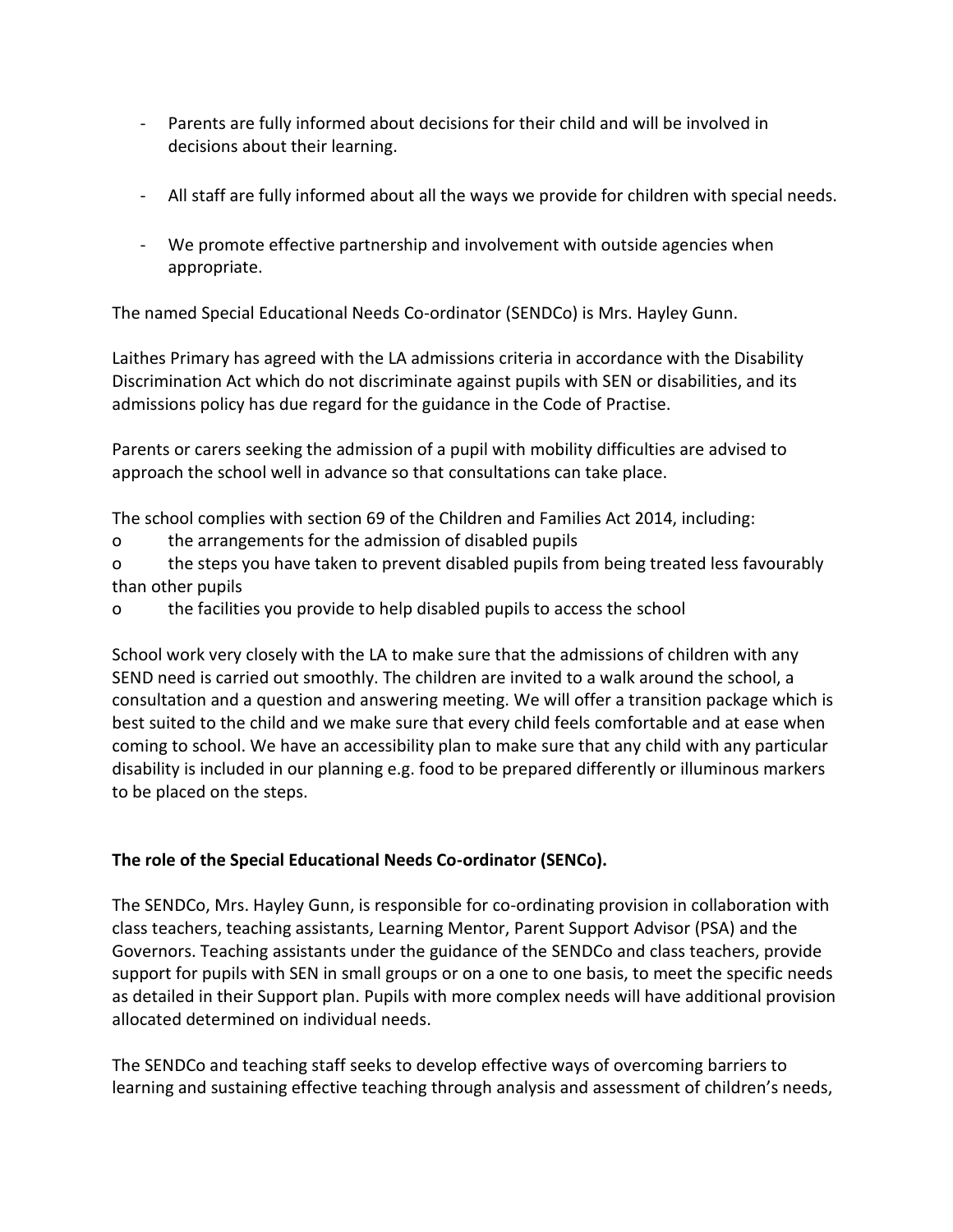by monitoring the quality of teaching and standards of pupils achievements and by setting targets for improvement. The SENDCo collaborates with staff so that the learning of all children is given equal priority and available resources are used to maximum effect. Termly meetings require the staff to analyse the schools provision of intervention groups and the children being targeted by these groups using staff expertise to maximum effect.

The key responsibilities of the SENDCo include:

- Early identification of children with SEND
- Liaising with parents and carers
- Liaising with and supporting colleagues
- Liaising with outside agencies including the LAs support and educational psychology services , SCI, Early Help, health and social services
- Co-ordinating provision for children with SEND
- Reviewing the Support Plans for each child on the SEND register at least once every term.
- Ensuring that appropriate records are kept for children with SEN Support and with Education, Health and Care Plans (EHCPs)

## **Identification and Assessment of pupils with SEN**

The school is committed to early identification of special educational needs and adopts a graduated response to meeting special educational needs in line with the Code of Practice 2014.

This is found at the following website; <https://www.gov.uk/government/publications/send-code-of-practice-0-to-25>

Children's needs are identified through:

- Parental discussion and concerns
- Concerns from pre-school settings
- Concerns from staff members
- Academic assessments
- Data is currently uploaded onto SIMs every term and the SENDCo attends pupil progress meetings so that she can oversee the interventions planned for pupils with additional needs.
- Year One Phonic Screening
- Routine health screening

## **The Graduated Approach to identifying SEND**

1. A child will be identified through discussion with a teacher, parent or pupil progress meetings.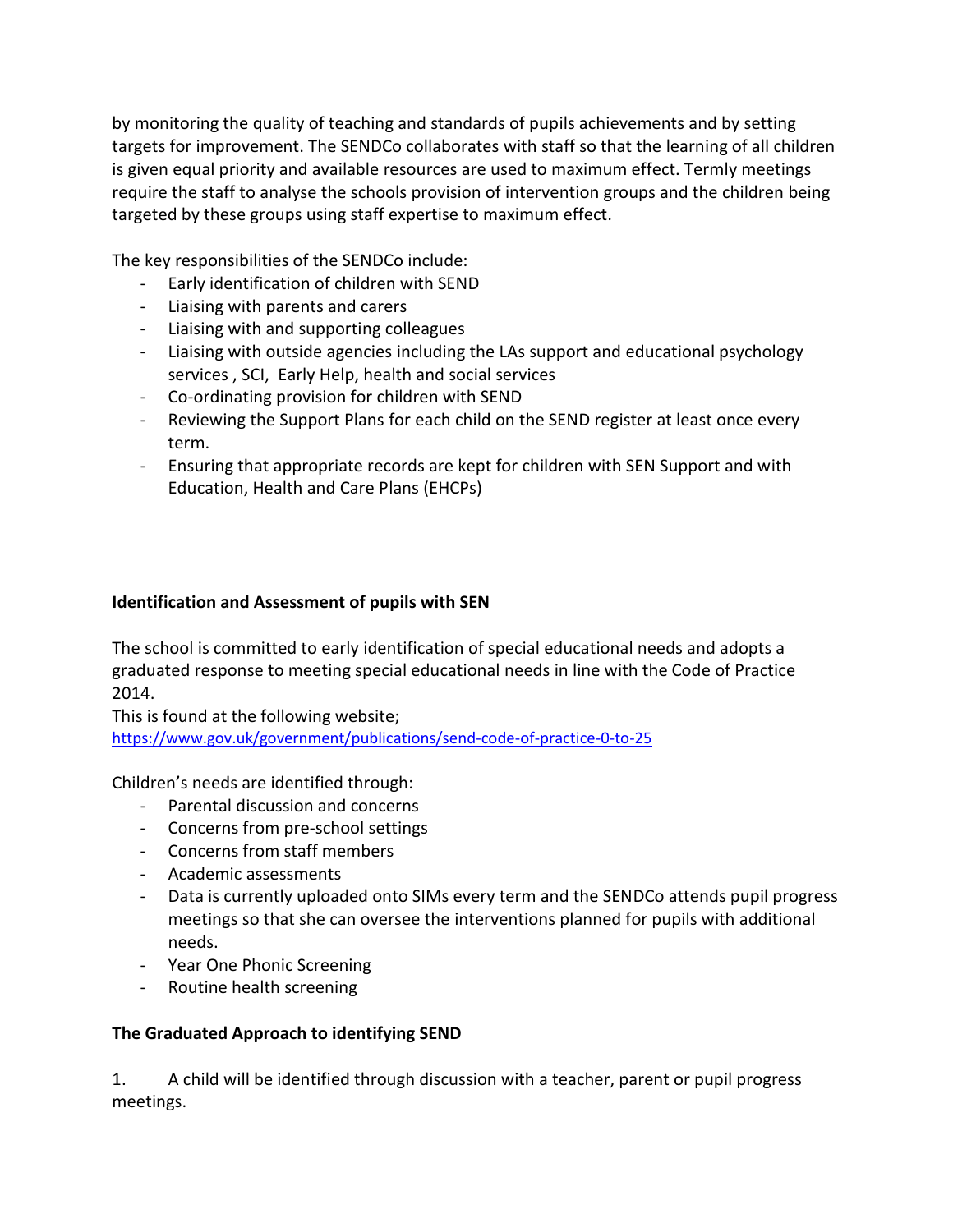- 2. \*SENDCo to support teacher with choosing an intervention. This is to be an intense/high level intervention for 6 weeks. They will be placed on the class provision map.
- 3. If still no progress/change the SENDCo will go into class to observe the child and offer suggestions to the teacher. These are to be applied over the space of a half term.
- 4. If progress is still limited, a Support Plan, for the child, will be put into place. This will constitute the child as being on the SEND register.
- 5. Where deemed necessary the appropriate agency will be contacted, following parent/carer consent. Staff will act upon the advice given.
- 6. If still no improvement after agencies being involved, the SENDCo will apply for an EHCP.

\* At Laithes primary school we realise a child can have both SEND and be in receipt of Pupil Premium, therefore a child with an initial concern will be placed on a list and monitored through the Provision Map, which identifies Pupil Premium children (additional information can also be found in the school's Pupil Premium Policy).

If the range of evidence collected suggests that the learner is not making the expected progress the class teacher will consult with the SENDCo in order to decide whether additional and/or different provision is necessary. There is no need for pupil to be registered as having SEN unless the school is taking additional or different action. Pupils with disabilities but no special needs will be recorded on the school's medical register. Once a need has been identified, the relevant agencies will carry out the necessary diagnostic assessments.

## **Access to the curriculum**

We are following the national guidelines of inclusion for all children. In whole class work teachers will involve and support all pupils by differentiated questioning, by demonstrating skill in action and by reinforcing key points. All staff are fully aware that children need to be taught in a visually, kinaesthetically and auditory manner to address all learners. Some children will require pre-tutoring or may work in a small group at their level and pace.

Provision/action that is additional to or different from that available to all will be recorded on a Support Plan. This will be written by the class teacher in consultation with other staff, parents, pupils and carers where appropriate. It may also contain advice from external agencies.

The Support Plan will set targets for pupils and will detail:

- The short term targets set for the child
- The teaching strategies to be used
- The provision to be put in place
- The review date for the plan
- Success and or exit criteria
- Resources needed.